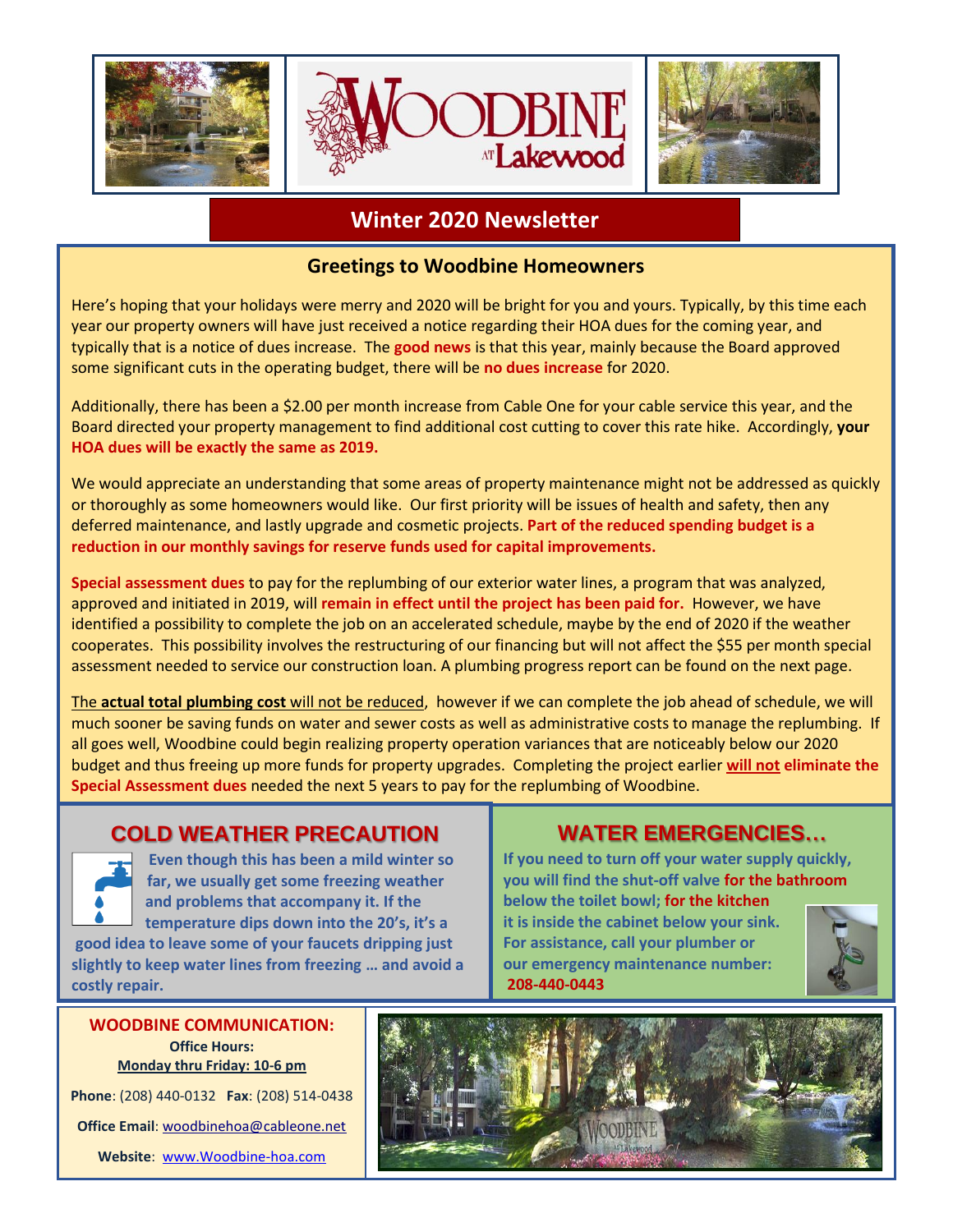

# **W O O D B I N E R E P L U M B I N G U P D A T E**

This challenging project broke ground in September beginning with the first of 5 construction phases that we will be addressing. **Phase 1** includes **buildings K, J, I, and G**. As of this date we are just finishing up building G. Hence it appears that this phase will be complete before any difficult weather sets in. We are finding that a building can be replumbed in about a month.

**K** the ground upon which Woodbine was built. Unknown however were several pipe repairs that During the past 4 months we have worked through the tree roots and bedrock that permeates were done many years ago, and those repairs needed to be modified for new piping to be threaded into each unit; an unfortunate extra time and money.



We also had to remove 2 sizable trees in front of **building I**. As well the **J and I buildings** had the landscape berms significantly disrupted, as did the **G building** somewhat. Next spring these areas will be replanted, and new ground cover installed with as much quality as our budget allows.

Phases are the stages of original construction: **Phase 3 includes bldgs. H, L, M & N Phase 4 includes bldgs. A, B, E & F Phase 5 includes bldgs. R, T & U**





**Phase 2** of the schedule involves **buildings C & D**. However, during our current work at the **G building**, a major leak sprung up at the **L building** down by the playground and we had to address it by replacing a long stretch of the main line. It therefore makes more sense to complete the **L building** before moving on to another location. Also, the **L building** only has 4 branch lines and 3 of them have been replaced in the recent past.

We would like to thank the patience of homeowners who have been inconvenienced by having their water temporarily shut off, sidewalks torn and for accepting a temporary new parking space during construction. Cooperation helps the project to move ahead in an efficient, and hence more economical for the HOA.

## **YOUR HOA DOLLAR\$ AT WORK**

**IN-HOUSE STAFF CONSTRUCTING AN IMPROVED SIDEWALK NEAR THE OFFICE POND TO ADDRESS A POTENTIAL HEALTH AND SAFETY ISSUE.**







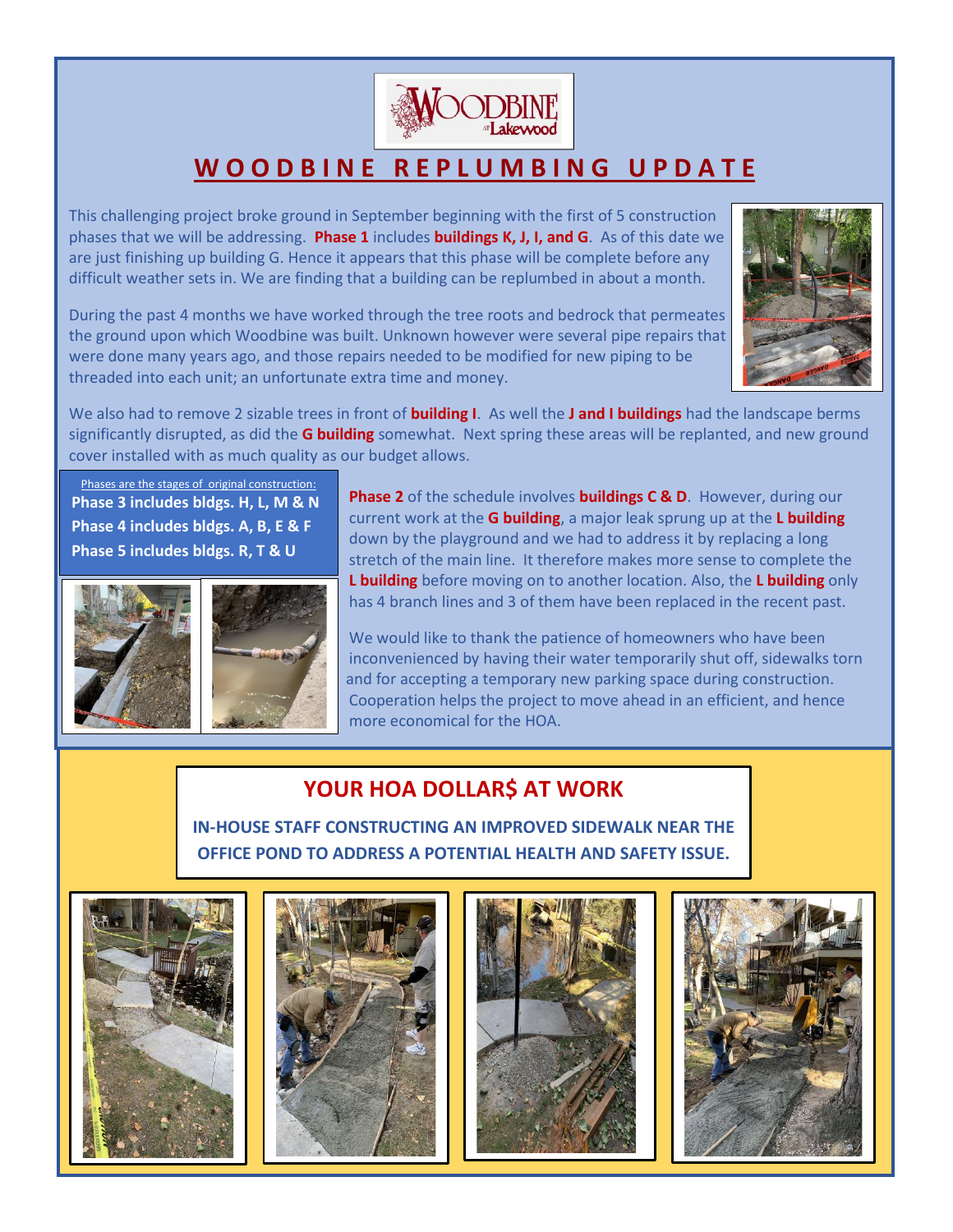

**Winter is now upon us (barely, so far!) so please remember that in addition to routine snow and ice servicing, your property management also provides free ice melt for our residents.** 

**A large bin in front of the office contains gallon baggies filled with ice melt that homeowners can take for personal area use.**

# **WINTER SAFETY ATTENTION**

**So far, it has been a light winter and our staff has worked to keep the walkways and parking lots clear of ice and snow in a timely manner When the next storm arrives,** 

**please let us know if you notice any areas that seem particularly treacherous that have been missed.** 

**We also spent time last fall, as well as recently, to clean out some of the rain** 



**gutters to try and reduce ice dams and dripping onto the sidewalks. Again, if you see an area of dangerous ice melting, please report it or spread some free ice melt on it.**

#### **WOODBINE CONDOMINIUMS PROPERTY INFORMATION**

#### **Office Address: Property Management: Contact Information:**

Woodbine HOA **Pro Management, LLC <b>Office Phone:** (208) 440-0132 3601 Gekeler Lane 1775 W. State Street #200 **Emergencies only**: (208) 440-0443 Boise, ID 83706 Boise, Idaho 83702 **Office Fax:** (208) 514-0438

**e-mail:** [woodbinehoa@cableone.net](mailto:woodbine@cableone.net) **HOA website**: woodbine-hoa.com

**Office Hours:** Monday through Friday 10 am - 6 pm

| <b>Mailbox Key Information:</b> | Main US Post Office<br>770 South 13th Street, Boise ID 83708 |                             |
|---------------------------------|--------------------------------------------------------------|-----------------------------|
|                                 |                                                              |                             |
|                                 | (208) 433-4351                                               | hours: $7:30$ am $-5:30$ pm |

**WOODBINE BOARD OF DIRECTORS:** Most every Woodbine administrative issue can be handled by contacting the **onsite office manager, Randi,** during the above identified office hours. However, if there is a need or desire to communicate directly to the Woodbine HOA Board, the process to do this is identified below.

Woodbine HOA has a Board of Directors (President, Vice Presidents, Secretary, and Treasurer) that are elected annually and conduct various meetings to oversee the operation and maintenance of the property. Current board members can be found under *"About Us"* on the Woodbine website (woodbine-hoa.com). There are three ways to contact the HOA Board:

- 1. Directly by e-mail to the Board a[t WoodbineHOABoard@gmail.com](mailto:WoodbineHOABoard@gmail.com)
- 2. Prepare a written comment, complaint, or inquiry with appropriate documentation and deliver it to the Woodbine office so that it may be passed on to the Board for consideration.
- **3.** Request to attend the next board meeting so that you may be given time on the agenda. Please include your topic for presentation or discussion. **Please do not just show up as there may not be time to address your concern properly if you are not on the agenda. Thanks in advance.**

Finally, have you picked up a copy of our *Woodbine Owner Information Packet* which contains essential details about living at Woodbine Condominiums? If not, please stop by the office and ask for one.